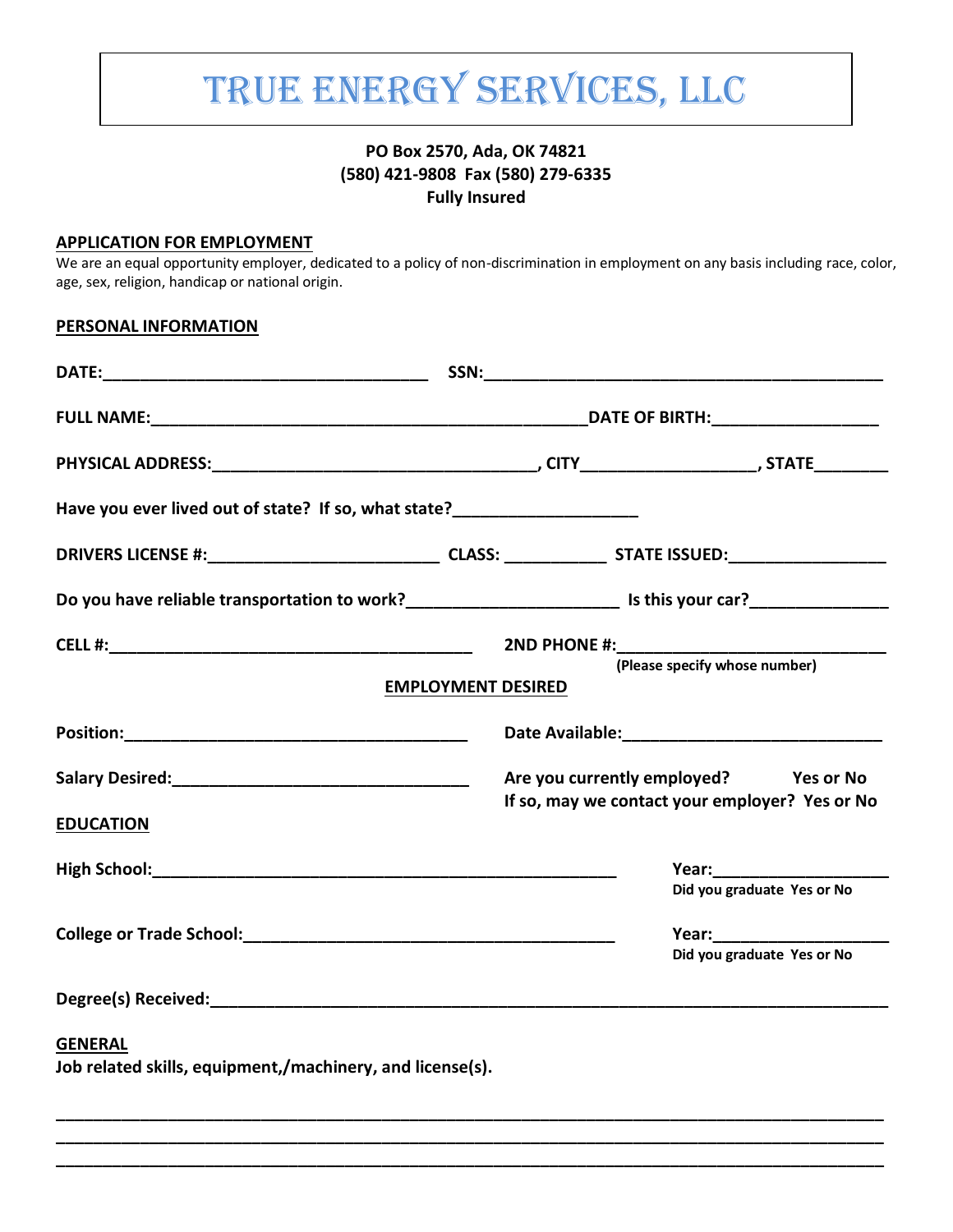| <b>Dates</b> | <b>Name &amp; Phone Number</b> | <b>Salary</b> | <b>Position</b> | <b>Reason For</b><br>Leaving |
|--------------|--------------------------------|---------------|-----------------|------------------------------|
|              |                                |               |                 |                              |
|              |                                |               |                 |                              |
|              |                                |               |                 |                              |
|              |                                |               |                 |                              |

**REFERENCES List below (3) persons not related to you, whom you have known at least one year.** 

| <b>NAME</b> | <b>POSITION</b> | <b>PHONE NUMBER</b> | <b>YEARS ACQUAINTED</b> |
|-------------|-----------------|---------------------|-------------------------|
|             |                 |                     |                         |
|             |                 |                     |                         |
|             |                 |                     |                         |

If you are hired by this company, you will be required to attest to your identity and employment eligibility, and to present documents confirming your identity and employment. You cannot be hired if you cannot comply with these requirements.

It is the policy of this company to request a personal background check and pre-employment drug testing, if either of these reports confirm negative feedback for any reason, you may not be eligible for employment with this company.

#### **AUTHORIZATION**

I certify that the facts contained in this application (and accompanying resume, if any) are true and complete to the best of my knowledge, I understand that any false statement, omission, or misrepresentation on this application is sufficient cause for refusal to hire, or dismissal if I have been employed, no matter when discovered by this company.

I understand that any employment is conditional pending a background check. I authorize this company to thoroughly investigate all statements contained in my application or resume, and I authorize my former employers and references to disclose information regarding my former employment, character and general reputation to the company, without giving me prior notice of such disclosure. In addition, I release the company, any former employers and all references listed above from any and all claims, demands, or liabilities arising out of or related to such investigation or disclosure.

I understand and agree that nothing contained in this application, or conveyed during any interview, is intended to create an employment contract. I further understand and agree that if I am hired, my employment will be "at will" and without fixed term, and may be terminated at any time, with or without cause and without prior notice, at the option of ether myself or the company. No promises regarding employment have been made to me, and I understand that no such promise or guarantee is binding upon the company unless made in writing.

If I am offered employment I agree to submit to a drug test before starting work. If employed, I also agree to submit to a drug test at any time deemed appropriate by the company and as permitted by law. I consent to such test, and I request that the testing center disclose to the company the results of the test, said results shall remain confidential in my personnel file. I understand that my employment or continued employment, to the extent permitted by law, is contingent upon satisfactory results of the drug test, and if I am hired a condition of my employment will be that I abide by the Company's Drug and Alcohol Policy.

I understand that filling out this form does not indicate there is a position open and does not obligate the company to hire. If hire, I agree to abide by all company work rules, policies, and procedures. The company retains the right to revise its policies or procedures, in whole or in part, at any time.

\_\_\_\_\_\_\_\_\_\_\_\_\_\_\_\_\_\_\_\_\_\_\_\_\_\_\_\_\_\_\_\_\_\_\_\_\_\_\_\_\_\_\_\_\_\_\_\_\_\_\_\_\_\_\_\_\_\_\_\_\_\_\_\_\_\_\_\_\_\_\_\_\_\_\_\_\_\_\_\_\_\_\_\_\_\_\_\_\_\_\_\_\_\_\_\_\_\_\_\_\_\_\_\_\_\_\_\_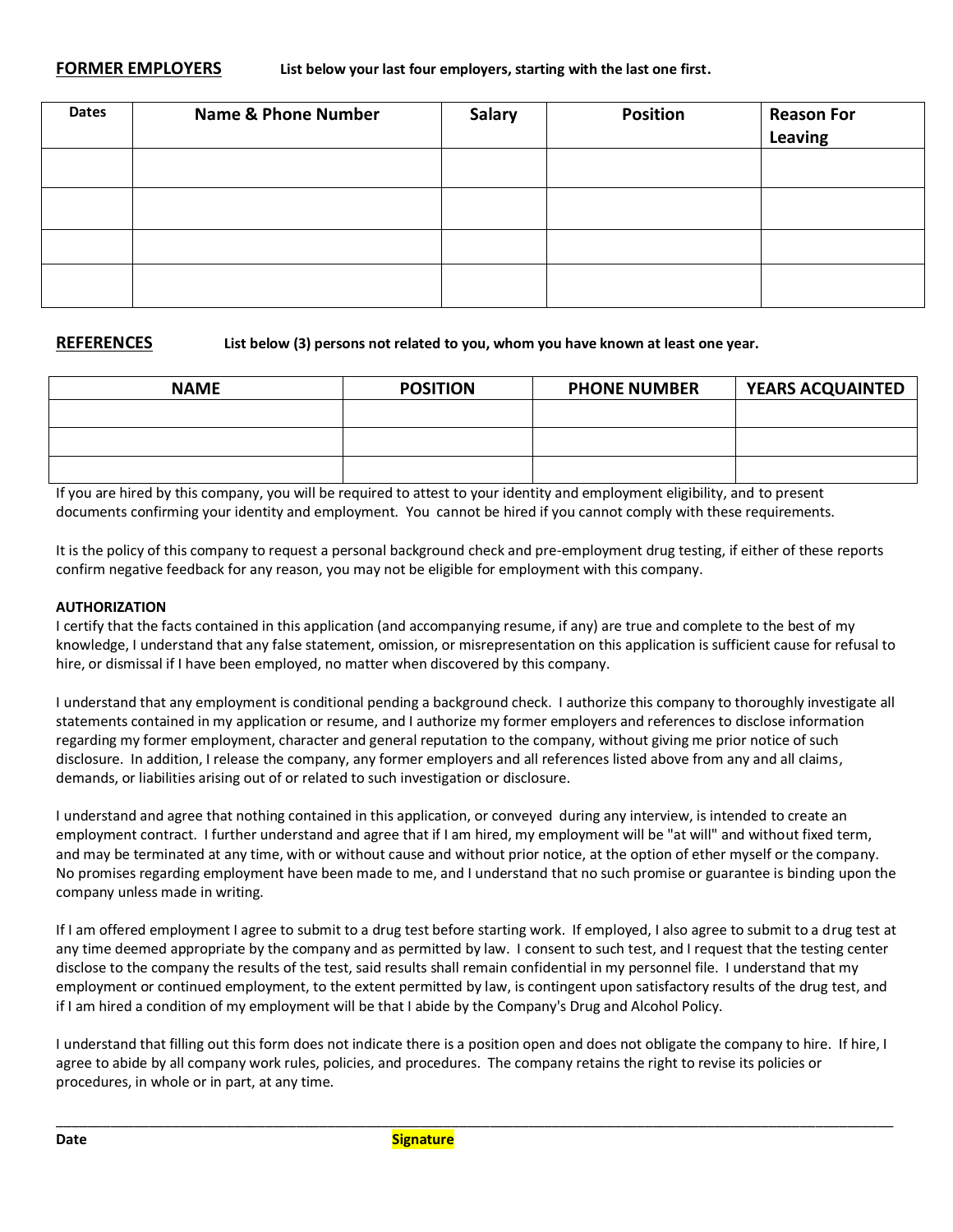# **SAFETY PERFORMANCE HISTORY RECORDS REQUEST**

# TO BE COMPLETED BY PROSPECTIVE EMPLOYER - APPLICANT SIGNATURE BY X ONLY

|                                                                                                                                                                                                                                        | First, M.I., Last        |                                |                                                        | <b>Social Security Number</b> |                               |
|----------------------------------------------------------------------------------------------------------------------------------------------------------------------------------------------------------------------------------------|--------------------------|--------------------------------|--------------------------------------------------------|-------------------------------|-------------------------------|
|                                                                                                                                                                                                                                        | <b>Hereby Authorize:</b> |                                |                                                        |                               |                               |
|                                                                                                                                                                                                                                        |                          |                                |                                                        |                               | Date of Birth                 |
|                                                                                                                                                                                                                                        |                          |                                |                                                        |                               |                               |
|                                                                                                                                                                                                                                        |                          |                                |                                                        |                               |                               |
|                                                                                                                                                                                                                                        |                          |                                |                                                        |                               |                               |
| to release and forward the information requested by this document concerning my Alcohol and Controlled Substances Testing                                                                                                              |                          |                                |                                                        |                               |                               |
|                                                                                                                                                                                                                                        |                          | date of employment application |                                                        |                               |                               |
| To:                                                                                                                                                                                                                                    |                          |                                |                                                        |                               |                               |
| Prospective Employer: ___True Well Service, LLC, PO Box 2570, Ada, OK 74821_______                                                                                                                                                     |                          |                                |                                                        |                               |                               |
| <b>Attention:</b> _________________ Melissa Cross, Office Manager                                                                                                                                                                      |                          |                                |                                                        |                               |                               |
|                                                                                                                                                                                                                                        |                          |                                |                                                        |                               |                               |
| In compliance with 40.25(g) and 391.23(h), release of this information must be made in a written form that ensures confidentiality,<br>such as fax, email, or letter.                                                                  |                          |                                |                                                        |                               |                               |
| $\overline{\mathsf{x}}$                                                                                                                                                                                                                |                          |                                |                                                        |                               | <b>RELEASE MUST BE SIGNED</b> |
| <b>Applicant's Signature</b>                                                                                                                                                                                                           |                          | Date                           |                                                        |                               |                               |
|                                                                                                                                                                                                                                        |                          | <b>ACCIDENT HISTORY</b>        |                                                        |                               |                               |
| The applicant named above was employed by us. YES _______ NO _______ Eligible for Rehire? YES _____ NO _____                                                                                                                           |                          |                                |                                                        |                               |                               |
|                                                                                                                                                                                                                                        |                          |                                |                                                        |                               |                               |
| 1. Did he/she drive motor vehicle for you? YES _____ NO _____ If yes, what type? Straight Truck _____ Tractor-Semitrailer ____<br>Bus _____ Cargo Tank _____ Doubles/Triples _____ Other (Specify) ___________________________________ |                          |                                |                                                        |                               |                               |
| 2. Reason for leaving your employ: Discharged _____ Resignation ____ Lay Off ____ Military Duty ____<br>If there is no safety performance history to report, check here _____, sign below and return.                                  |                          |                                |                                                        |                               |                               |
| ACCIDENTS: Complete the following for any accidents included on your accident register (390.15(b)) that involved the applicant<br>in the 3 years prior to the application date shown above, or check here                              |                          |                                | if there is no accident register data for this driver. |                               |                               |
| <b>Date</b>                                                                                                                                                                                                                            | Location                 |                                | No. of Injuries/Fatalities                             |                               | <b>Hazmat Spill</b>           |
|                                                                                                                                                                                                                                        |                          |                                |                                                        |                               |                               |
|                                                                                                                                                                                                                                        |                          |                                |                                                        |                               |                               |
| Please provide information concerning any other accidents involving the applicant that were reported to government agencies or                                                                                                         |                          |                                |                                                        |                               |                               |
| Any Other Remarks:                                                                                                                                                                                                                     |                          |                                |                                                        |                               |                               |

Signature:\_\_\_\_\_\_\_\_\_\_\_\_\_\_\_\_\_\_\_\_\_\_\_\_\_\_\_\_\_\_\_\_\_\_\_\_\_\_\_\_\_\_\_\_\_\_\_\_\_

\_\_\_\_\_\_\_\_\_\_\_\_\_\_\_\_\_\_\_\_\_\_\_\_\_\_\_\_\_\_\_\_\_\_\_\_\_\_\_\_\_\_\_\_\_\_\_\_\_\_\_\_\_\_\_\_\_\_\_\_\_\_\_\_\_\_\_\_\_\_\_\_\_\_\_\_\_\_\_\_\_\_\_\_\_\_\_\_\_\_\_\_\_\_\_\_\_\_\_\_\_\_\_\_\_\_\_\_

Title:\_\_\_\_\_\_\_\_\_\_\_\_\_\_\_\_\_\_\_\_\_\_\_\_\_\_\_\_\_ Date:\_\_\_\_\_\_\_\_\_\_\_\_\_\_\_\_\_\_\_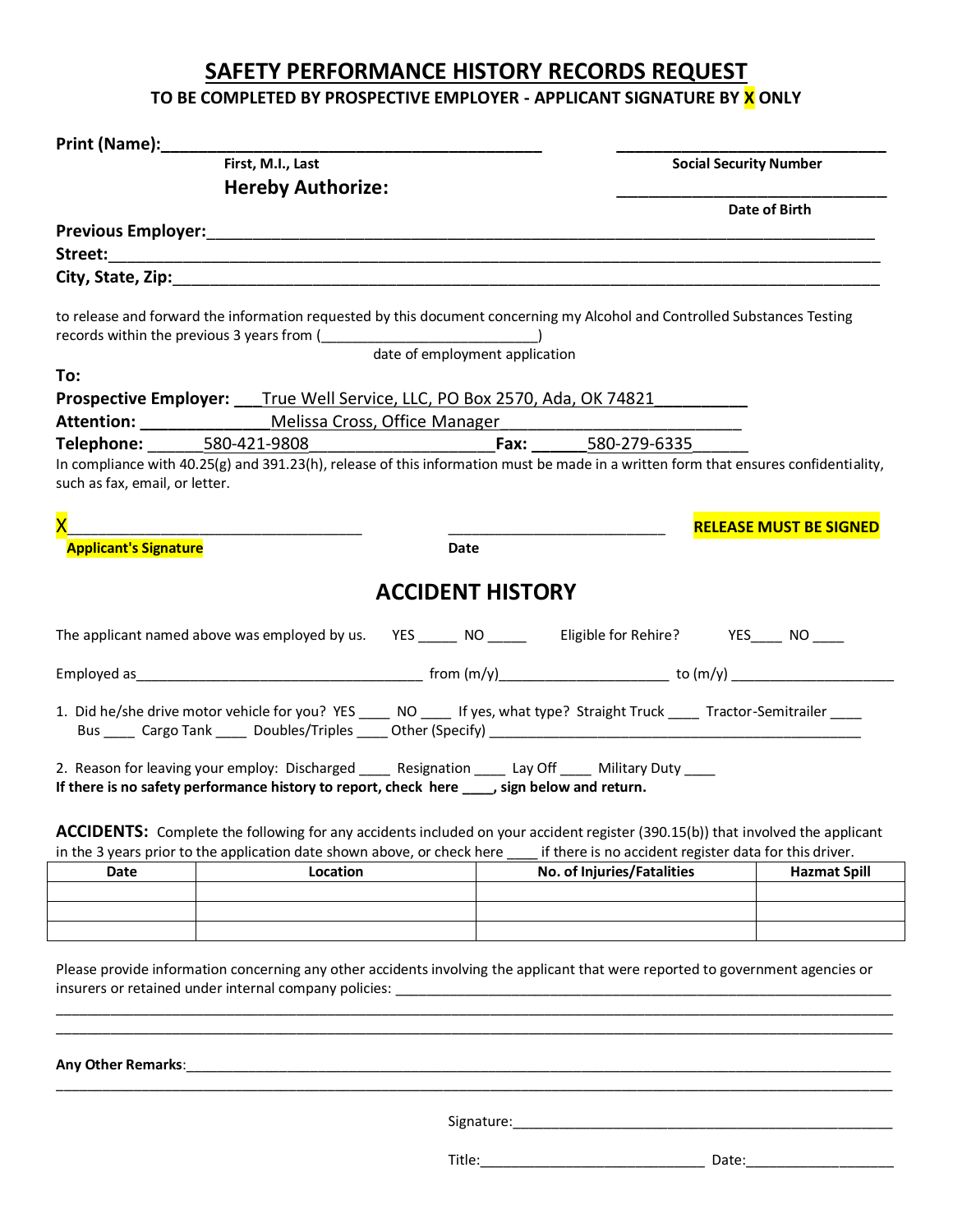# **DRUG AND ALCOHOL HISTORY**

| If driver/employee was not subject to Department of Transportation testing requirements while employed by this employer, please                                                                                                              |            |           |
|----------------------------------------------------------------------------------------------------------------------------------------------------------------------------------------------------------------------------------------------|------------|-----------|
| 1. Has this person had an alcohol test with a result of 0.04 or higher alcohol concentration?                                                                                                                                                | <b>YES</b> | NO.       |
| 2. Has this person tested positive or adulterated or substituted a test specimen for controlled<br>substances?                                                                                                                               | <b>YES</b> | NO.       |
| 3. Has this person refused to submit to a post-accident, random, reasonable suspicion, or follow-up<br>alcohol or controlled substance test?                                                                                                 | <b>YES</b> | NO.       |
| 4. Did the employee have other violations of DOT agency drug and alcohol testing regulations?                                                                                                                                                | <b>YES</b> | NO.       |
| 5. Did this person complete a SAP-prescribed rehabilitation program in your employ, including<br>return-to-duty and follow-up testing? If yes, please send documentation back with this form.                                                | <b>YES</b> | NO.       |
| 6. For a driver who successfully completed a SAP's rehabilitation referral and remained in your employ,<br>did this driver subsequently have an alcohol test result of 0.04 or greater, a verified positive test, or<br>refuse to be tested? | <b>YES</b> | <b>NO</b> |

#### **NOTE:**

In answering these questions, include any required DOT drug or alcohol testing information obtained from prior previous employers in the previous 3 years prior to the date shown on side 1. If you answered "yes" to item 6 you must also transmit the appropriate return-to-duty documentation (e.g., SAP report(s), follow-up testing record).

| Name:           |  |
|-----------------|--|
| Company:        |  |
| <b>Address:</b> |  |
| Telephone:      |  |
|                 |  |

Form Completed by (Signature):\_\_\_\_\_\_\_\_\_\_\_\_\_\_\_\_\_\_\_\_\_\_\_\_\_\_\_\_\_\_\_\_\_\_\_\_\_\_\_\_\_\_\_\_ Date: \_\_\_\_\_\_\_\_\_\_\_\_\_\_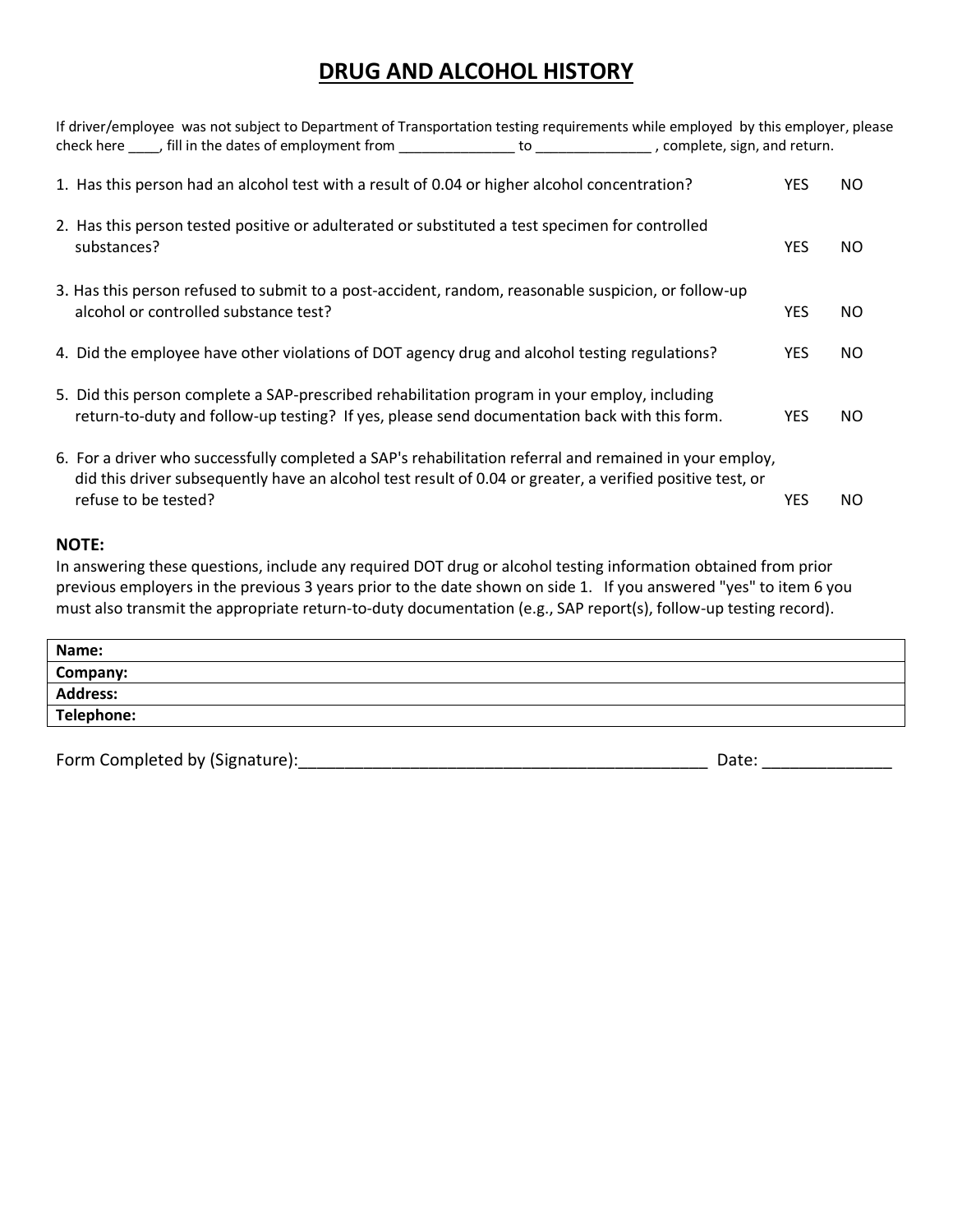# **EMPLOYEE CONSENT FOR DRUG/ALCOHOL/INHALANT TESTING**

I, \_\_\_\_\_\_\_\_\_\_\_\_\_\_\_\_\_\_\_\_\_\_\_\_\_\_\_\_\_\_\_\_\_\_, hereby acknowledge that as a condition and

(Print Name)

in consideration of my continuing employment with True Energy Services, I may be required to undergo testing for drugs, alcohol, or inhalants. I consent to the conduct of such test and/or examination as may be required to assure the safety and well-being of all employees, as well as my compliance with True Energy Services drug, alcohol, and inhalant abuse program. I authorize the complete release of True Energy Services, any doctor, medical personnel and/or testing facility from any all liability arising from the release or use of this information. Further, I recognize that any failure to cooperate and/or undergo test and/or examination up request will constitute grounds for my immediate dismissal.

 $\overline{\phantom{a}}$  ,  $\overline{\phantom{a}}$  ,  $\overline{\phantom{a}}$  ,  $\overline{\phantom{a}}$  ,  $\overline{\phantom{a}}$  ,  $\overline{\phantom{a}}$  ,  $\overline{\phantom{a}}$  ,  $\overline{\phantom{a}}$  ,  $\overline{\phantom{a}}$  ,  $\overline{\phantom{a}}$  ,  $\overline{\phantom{a}}$  ,  $\overline{\phantom{a}}$  ,  $\overline{\phantom{a}}$  ,  $\overline{\phantom{a}}$  ,  $\overline{\phantom{a}}$  ,  $\overline{\phantom{a}}$ **Signature** 

\_\_\_\_\_\_\_\_\_\_\_\_\_\_\_\_\_\_\_\_\_\_\_\_\_\_\_\_\_\_\_\_\_\_\_\_\_\_\_\_\_\_\_\_\_\_\_\_ *Date* Date **Date**